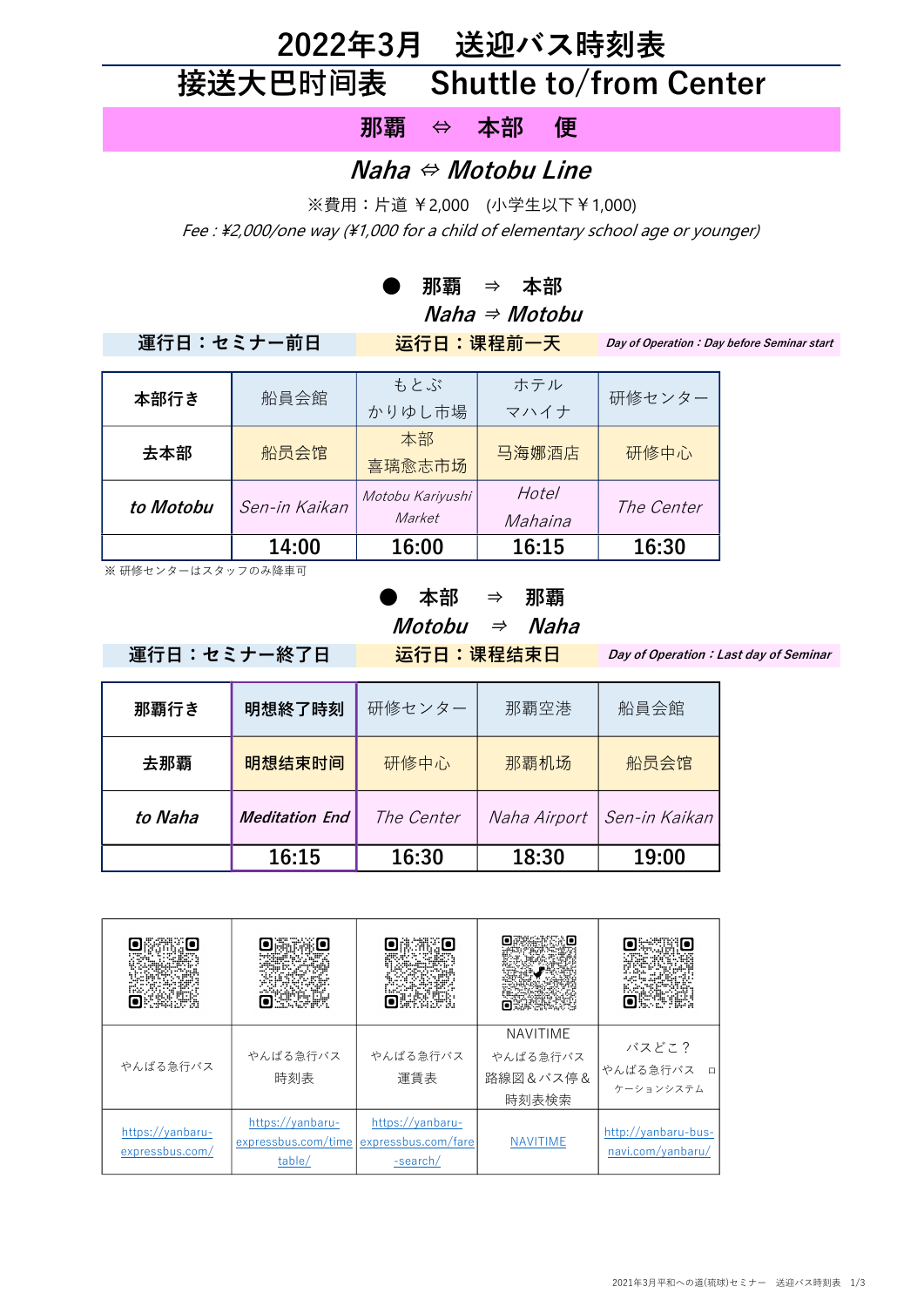### 2022年3月 送迎バス時刻表 接送大巴时间表 Shuttle to/from Center

本部各地 ⇔ 研修センター 便

Motobu  $\Leftrightarrow$  The Center Line

※費用:無料 Fee: Free of Charge

● 本部各地 ⇒ センター/研修中心

| Motobu $\Rightarrow$ The Center |          |               |                                      |                                   |            |  |
|---------------------------------|----------|---------------|--------------------------------------|-----------------------------------|------------|--|
| 運行日:セミナー開催日                     |          | 运行日:课程举行日     |                                      | Day of Operation : Day of Seminar |            |  |
|                                 |          |               |                                      |                                   |            |  |
| センター行き                          |          | ホテル           | 本部博物館前                               | 研修センター                            | セミナー       |  |
|                                 | $\bf(1)$ | マハイナ          |                                      |                                   | 開場時刻       |  |
| 去研修中心                           |          | 马海娜酒店         | 本部博物馆                                | 研修中心                              | 开场时间       |  |
| to The Center                   |          | Hotel Mahaina | Motobu Hakubutsukan-<br>mae Bus Stop | <i>The Center</i>                 | Venue Open |  |
|                                 |          | 7:30          | 7:40                                 | 7:50                              | 8:00       |  |

| センター行き        | $\mathbf{2}$ | 本部博物館前                               | 研修センター     |  |
|---------------|--------------|--------------------------------------|------------|--|
| 去研修中心         |              | 本部博物馆                                | 研修中心       |  |
| to The Center |              | Motobu Hakubutsukan-<br>mae Bus Stop | The Center |  |
|               |              | 8:50                                 | 9:00       |  |
|               |              | やんばるバス8:40着                          |            |  |
|               |              | 山原大巴8:40着                            |            |  |
|               |              | ※泊高橋6:51発                            |            |  |

|               |                |               | 山原大巴12:35着                           |            |                      |
|---------------|----------------|---------------|--------------------------------------|------------|----------------------|
|               |                | 12:40         | 12:50<br>やんばるバス12:35着                | 13:00      | 14:30                |
| to The Center | $\mathfrak{D}$ | Hotel Mahaina | Motobu Hakubutsukan-<br>mae Bus Stop | The Center | <b>Lecture Start</b> |
| 去研修中心         |                | 马海娜酒店         | 本部博物馆                                | 研修中心       | 光话开始时间               |
| センター行き        |                | ホテル<br>マハイナ   | 本部博物館前                               | 研修センター     | 光話開始時刻               |
|               |                |               | ※泊高桥6:51发                            |            |                      |

※那覇空港国内線10:30発、泊高橋10:46発 ※那覇国内楼机场10:30发、泊高桥10:46发